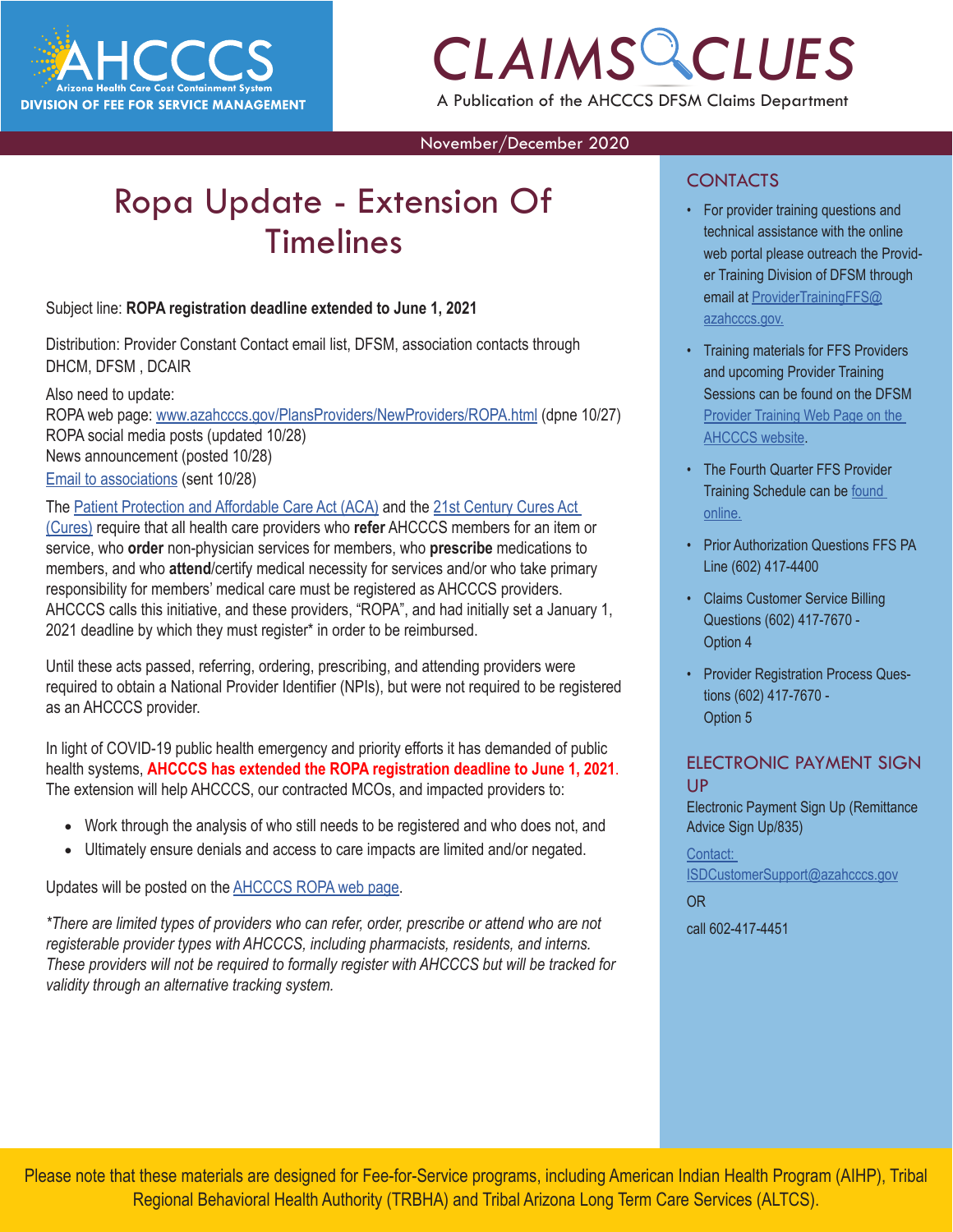# Sandata EVV System Users – Preparation for the Welcome Kit Release

AHCCCS is preparing to release the Welcome Kits and credentials to access the Sandata EVV system. In order for your agency to get access to the Sandata EVV system, your primary Point of Contact/ Agency Administrator must complete the required prerequisite training. **If the EVV Point of Contact/Agency Administrator has not completed the required prerequisite training, your agency will not get access to the Sandata EVV system.** A notice has been sent directly to them to encourage completion as soon as possible to ensure your agency is positioned to receive the Welcome Kit and system credentials.

If you **do not know** who is your agency's designated EVV Point of Contact/Agency Administrator, please email all your agency AHCCCS provider IDs to [evv@azahcccs.gov](mailto:evv@azahcccs.gov) to confirm.

If you need to **change** your agency's designated EVV Point of Contact/Agency Administrator, Please call Sandata Customer Care at 855-928-1140 for assistance.

#### **General Compliance Timeline and Reminders for ALL EVV providers – There is a grace period!**

#### **January 01, 2021**

• All providers are required to begin using EVV.

#### **January 01, 2021 – March 31, 2021 (Grace Period)**

- Payment for EVV Services AHCCCS is allowing for a softclaim edit period for claims for dates of service beginning January 01, 2021 through March 31, 2021. **This means that providers can still receive reimbursement for services if there is no EVV visit to match to a claim or the EVV visit data is incomplete.** Providers will be given information on issues with claims for EVV services in an effort to provide technical assistance and insight into EVV program implementation challenges. AHCCCS will be monitoring these issues to identify trends to help inform additional provider engagement and outreach.
- EVV Policy Compliance AHCCCS is allowing providers to use the grace period to comply with the new AHCCCS EVV policy including time to have conversations with members and completing forms required for the following as allowable/ required under the policy. **The draft forms available on the EVV webpage may be used for reference and training purposes only. The forms should not be used by providers until AHCCCS has sent notification the final versions of the forms are available for use following the policy public comment period which ends January**

**4, 2021.** It is incumbent upon providers to maintain documentation standards that validate the provision of services as they transition to EVV and comply with EVV policy standards for documentation.

- **Designee Attestation**
- Contingency Plan
- Paper Timesheet Attestation

#### **Beginning April 1, 2021**

- **Payment for EVV Services** The hard claims edits will begin for EVV service claims for the dates of service beginning April 1, 2021. Providers will not get paid unless all the required EVV visit data is present.
- • **EVV Policy Compliance** The new EVV compliance standards will begin to be incorporated into the quality monitoring audits performed by the MCOs.

#### **EVV Policy – Open for Public Comment**

The AHCCCS Medical Policy Manual (AMPM) Electronic Visit Verification policy (540) is now available for public comment. The comment deadline is **January 04, 2021**. You must follow the instructions on the public comment webpage when sending in your public comments. Please do not send your public comments to the [EVV@azahcccs.gov](mailto:EVV@azahcccs.gov) email address. It is important to follow the standard process to submit your comments to ensure we have them all in one place to consider them for possible revisions to the policy. In addition to your comments, we welcome your suggestions or proposals for policy revisions. **It is important to note that AHCCCS does not respond to the public comments, but rather uses them to inform a final version of the policy.** The public comments will also be used to help inform additional guidance from AHCCCS on EVV.

You can find the link to the policy [here](http://r20.rs6.net/tn.jsp?f=001urENXKGuzIFRjRiELyv4N5j8OWj_xv0dqBkzdDyiJ7hvCq7O99uUQC5psehOkzTwseOr9niWcOe52vH0aGEL7Id-wT4CtcKhva-3iHzFVRLd_KsiTetOzDFPQy38Isxr24HdyBReyopOa082E20Lqts15gW6_V0SV535XNZdXf4USvA8ufSlACNW175FwpQAbmhNlxj-zDhAU97rMN5ewHAM3Alf_64mcXFbOgDNEzdu_phhbJUjBQ==&c=f7sAR2W_pQiWveWJhx873a6z59AXShKaUKTiG9KN7MLdIDUns4yrHg==&ch=Nyvv6dpCGjWjNo_gnkgBJ44raI5O8J8o_p48V4vcjdnDRN4b5W7l7g==) along with the instructions for how to submit public comments.

If you have questions about the policy that you need answered to support your plans to operationalize and onboard EVV, please submit your questions directly to **EVV@azahcccs.gov** to policy clarification and guidance.

#### **Providers who will use their own alternate EVV System:**

If the Alternate EVV Vendor's system has not passed the required testing, AHCCCS and Sandata are monitoring Alternate EVV vendor progress and conducting provider specific outreach to ensure providers are ready to comply with EVV on January 1, 2021. If the vendor did not have their EVV system approved by **November 30, 2020**,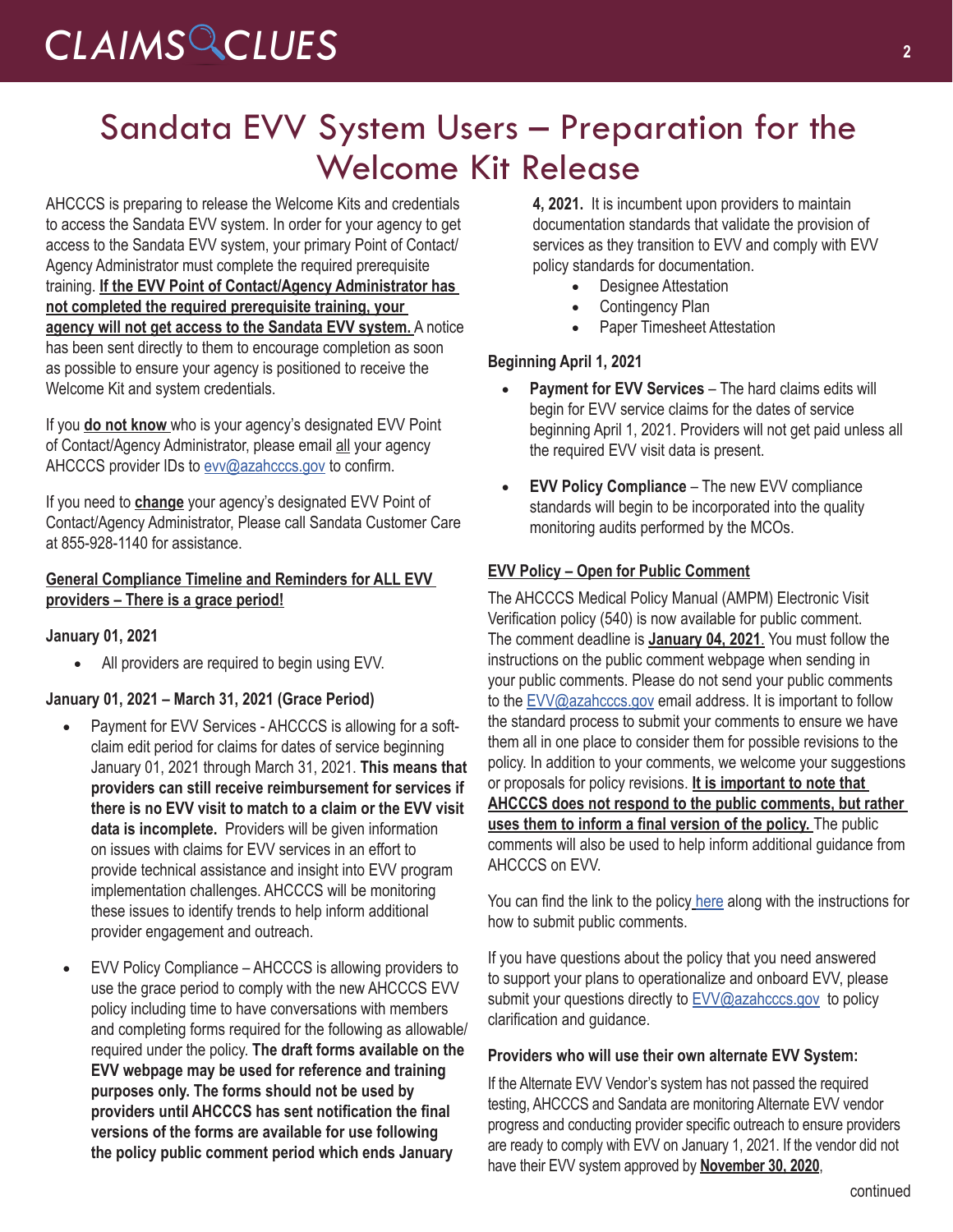### Sandata EVV System Users – Preparation for the Welcome Kit Release Cont.

AHCCCS will be reaching out to the provider to notify them they need to complete required training offered by Sandata in preparation to use the Sandata EVV system until such time the alternate system is in compliance.

If you have questions about using an alternate EVV system or are waiting for testing information, please contact support at 844-289- 4246 or AZAItEVV@sandata.com.

#### **Stay Informed**

Please sign up for the AHCCCS Constant Contact email list to

receive any and all EVV notices (like this one) from AHCCCS under the "Stay Informed" tab on the AHCCCS website.

AHCCCS appreciates the active engagement of the providers and continues to monitor and respond to emails while noting the topics of most interest to the stakeholder community. This correspondence along with other provider outreach and engagement activities continues to help us to prioritize communication topics as well as build our directory and timeline for the release of future FAQ installments.

# Non-Emergency Medical Transportation Updates and Reminders

AHCCCS will conduct retrospective audits of non-emergency ground transportation providers to verify that the mileage, wait time, diagnosis, and medical necessity are correct and that all charges are supported and justifiable. The transportation provider will submit all requested documentation, including the justification of the transport, upon request by AHCCCS anytime after the date of service.

#### **NEMT Transporting Family Members**

Transportation of a member by a family member will not be reimbursable unless the transportation provider is an AHCCCS registered provider *prior* to the transportation and prior to seeking PA *if* PA is required.

If the family member, who is an AHCCCS registered provider, could reasonably be expected to provide transportation services to the member, such as a mother providing transportation to their child, then transportation would not be reimbursable. Transportation is only reimbursable if transportation services would otherwise be unavailable and an eligible person is unable to arrange or pay for transportation.

#### **NEMT Behavioral Health Transports for Family Members:**

NEMT providers should not bill for each individual member that is transported for counseling required for a member currently in a behavioral health facility. This should be one prior authorization issued under the individual's AHCCCS ID that is in the facility to whom the treatment is for, *not for each family member transported.*

#### **NEMT Transports for Children to Community Program:**

covered service. This type of NEMT transport will require a referral with medical justification.

#### **NEMT Medication Pickup and Delivery:**

Non-emergency transportation services are covered to transport a member to obtain covered pharmacy services including the pick up of Medicare Part D covered prescriptions.

A NEMT provider may not bill for picking up a member's prescription on the member's behalf, this is not an AHCCCS covered service. The member must be in the vehicle at the time of pickup. NEMT providers may not submit any claim for *unloaded mileage*

A NEMT transport is not allowed to be billed if the prescription was not ready and not delivered to the member.

#### **NEMT Transports to the Nearest Facility:**

Transportation is limited to the cost of transporting the member to and from either of the following active AHCCCS registered provider locations capable of meeting the member's needs:

- • The *nearest appropriate* IHS/Tribal 638 medical or behavioral health facility, or
- • The *nearest appropriate* medical or behavioral health provider.

NEMT transports that do not fall within the above guidelines, will require a referral and documentation of medical necessity indicating why services could not be provided at a closer facility.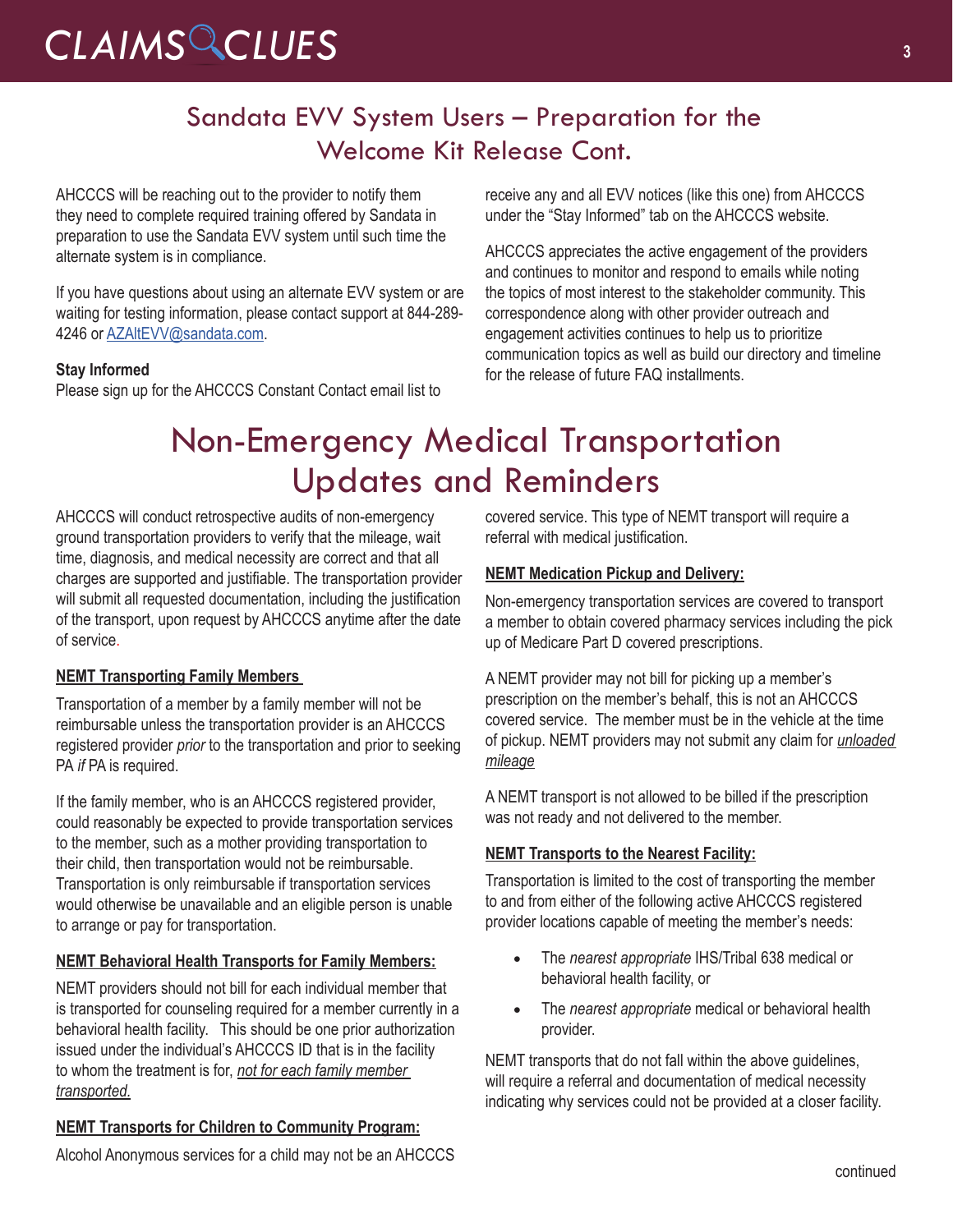### Non-Emergency Medical Transportation Updates and Reminders Cont.

#### **NEMT Self-Driving:**

No member may drive themselves and subsequently bill AHCCCS for it, even if they are driving themselves to an AHCCCS approved service. To qualify for NEMT, free transportation services must be unavailable and an eligible person must be unable to arrange or pay for transportation. If an eligible person drives themselves, they were able to arrange for their own transportation. This is **not** reimbursable.

#### **NEMT and Cancelled Appointments:**

NEMT providers cannot bill for a transport when the medical appointment is cancelled.

#### **NEMT Daily Trip Report:**

As a reminder the miles billed to AHCCCS must match the odometer readings.

#### **NEMT Billing Wait Time:**

**Wait time** shall only be billed for the amount of time the driver *actually waited* at the member's medical service destination if the distance traveled was such that it was not feasible for the driver to return to the provider's base of operations or the origination site.

Wait time is billed with HCPCS code T2007 where each unit is 30 minutes.

If transporting multiple members at one time, the wait time shall be reimbursed for no more than one member.

In addition, billing for wait time is not appropriate:

 If the odometer reading changes from the drop-off at the medical service to the pick-up at the medical service;

- For a one way trip;
- When two different vehicles and/or drivers are used for the round trip;
- • If wait time is *less than 30 minutes*; or
- If the distance to the medical service location is 10 miles *or less.*

#### **Provider Search / Look-up Option**

AHCCCS has an online provider search portal for members and providers to use to search for participating providers located in Arizona by Specialty. Please note these providers may or may not be contracted with all of the AHCCCS Complete Care (ACC) or Managed Care Organizations (MCOs).

Members and providers should check their ACC / MCO's provider directory to confirm the provider is contracted with a specific health plan before scheduling an appointment or service or even initiating a prior authorization request. You can also call the provider's office and ask if they are contracted with a certain health plan.

To search for a provider, **Click** the drop down arrow on Specialty to select All, or a specific type of Specialty, such as, NEMT or Pediatric, etc. \**Click the Search button**, a listing of AHCCCS registered providers will appear with the **provider's Name, Specialty, Address and Phone number** will be listed. Providers with multiple office locations will be listed under each location. [www.azahcccs.gov/Members/ProgramsAndCoveredServices/](https://www.azahcccs.gov/Members/ProgramsAndCoveredServices/ProviderListings/) [ProviderListings/](https://www.azahcccs.gov/Members/ProgramsAndCoveredServices/ProviderListings/)

## Documentation Requirements and the Transaction Insight Portal (TI)

The Division of Fee-for-Service management 0DFSM) may require providers to submit documentation for certain services.

The Transaction Insight Portal is the preferred method for submitting medical records, the AHCCCS Daily Trip Report (for Non-Emergency Medical Transports), and any other supporting documentation required for the processing of a claim.

AHCCCS will be holding continued trainings on use of the Transaction Insight Portal throughout the  $4<sup>th</sup>$  quarter of 2020. These trainings are also available on the [DFSM Provider Training](https://www.azahcccs.gov/Resources/Training/DFSM_Training.html)  [Web Page](https://www.azahcccs.gov/Resources/Training/DFSM_Training.html) 24/7 under "Trainings by Subject" (select AHCCCS Online Provider Portal) and the "Provider Training Video Library" headings.

AHCCCS will also be offering a new training to providers on

Documentation for Claims Submission and Concurrent Review requirements in the 4<sup>th</sup> quarter of 2020.

#### **Documentation for Claims Submission and Concurrent Review**

*This training covers the responsibility of providers to submit required documentation with claims, and to respond to AHCCCS requests for documentation for concurrent review.* 

*NOTE: This training does not cover 'how to use' the Transaction Insight Portal.* 

Trainings require advanced registration. Please visit the **DFSM** [Provider Training Web Page](https://www.azahcccs.gov/Resources/Training/DFSM_Training.html) and look under Training Schedules for registration links. A copy of the provider training schedule for the 4th quarter of 2020 is also contained below in this newsletter.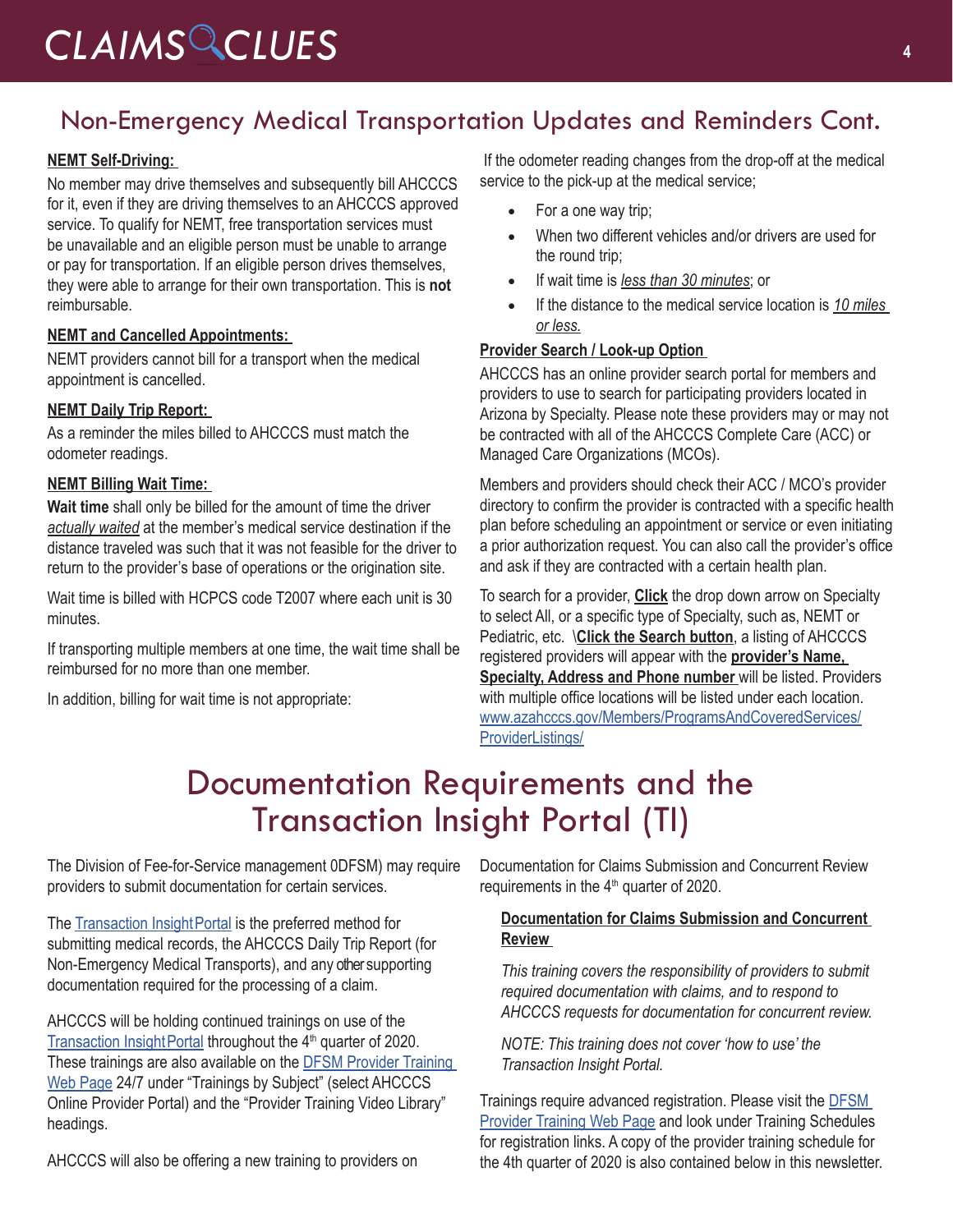# *CLAIMS CLUES* **<sup>5</sup>**

# Claim Tips Corner – Claim Submission Errors on CMS 1500 Claim Forms

To assist providers with accurate claim submission, AHCCCS FFS has identified common submission errors received on the CMS-1500 claim form.

Claims submissions that fail to meet AHCCCS requirements will be returned to the provider as "un-processable'.

#### **Common Claim Submission Errors:**

- Claim data not entered in the correct field or overlapped into another field.
- Stamps included on the claim.
- Diagnosis codes are not entered in order. For example, the claim is submitted with a single diagnosis code but placed in diagnosis code field "C" in error and should be field "A".
- The billed charge amount entered in the cents field.
- Single unit entered in error as 001.
- Different font size and styles entered on the same claim form.
- • Copy or reproductions of the CMS 1500 submitted.
- Liquid paper correction fluid ("White Out") may not be used. Correction tape may not be used.
- Paper claims or copies that contain highlighter or color marks, copy overexposure marks, or dark edges are not legible on the imaging system.

#### **Recommended Suggestion for Claim Corrections Includes:**

- Resubmitting claims electronically as a new claim;
- Using the preferred font style and size: Lucinda Console size  $10:$
- Signing-up for an AHCCCS Online Provider Portal web account to begin electronic claim submissions and corrections;
- Reviewing the DFSM Provider Training Web Page on the AHCCCS website, to review the variety of available claims training; and
- Contacting Provider Training for Online Claim submission training (via the AHCCCS Online Provider Portal) at [ProvidertrainingFFS@azahcccs.gov](mailto:ProvidertrainingFFS@azahcccs.gov).

## Online Prior Authorization Reminders

Use of the AHCCCS Online Provider Portal is the preferred method of authorization submission for Fee-for-Service requests. The online submission process allows PA staff to process authorization requests for medical and or surgical services more efficiently and providers can also track the status of the PA request via the online portal.

Providers may enter their authorization requests through the AHCCCS Online Provider Portal. Once done, they will receive an initial *Pended* Authorization or Case Number. Providers can also use the Prior Authorization *Attachment* feature to upload any supporting documents with their PA requests. They can also review any comments entered by the PA staff directly on the AHCCCS Online Provider Portal.

#### **Prior Authorization Modifiers:**

Modifiers should not be included on the PA submission. The

only exception is Modifier 50 which indicates "bilateral surgical" procedure. This is the only modifier that the PA unit requires providers to include when applicable and is the only modifier that the PA team will add to the request.

#### **Prior Authorization E-Learning Opportunities:**

The provider training unit has posted several training presentations on how to submit a prior authorization request using the AHCCCS Online provider portal. These trainings can be found at:

#### **[www.azahcccs.gov/Resources/Training/DFSM\\_Training.html](https://www.azahcccs.gov/Resources/Training/DFSM_Training.html)**

Requests for training on how to submit a prior authorization request using the AHCCCS Online Provider Portal can be sent to the [ProviderTrainingFFS@azahcccs.gov.](mailto:ProviderTrainingFFS@azahcccs.gov) Please include contact name and telephone number as well as your provider identification number.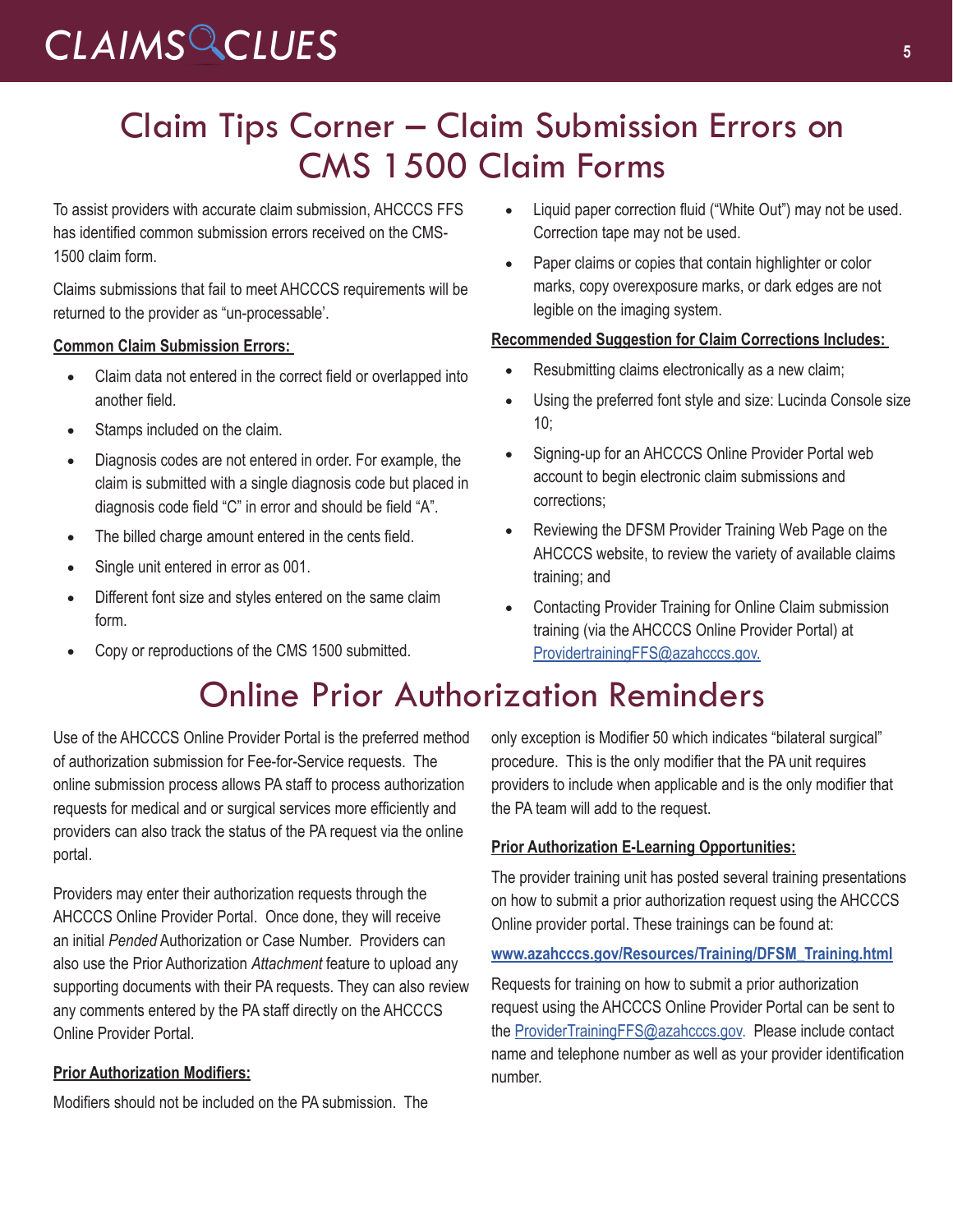# *CLAIMS CLUES* **<sup>6</sup>**

# IHS 638 Nursing Facility and Skilled Nursing Facilities AIR Updates

**Effective October 1, 2020**, nursing facility and skilled nursing facility services furnished by facilities owned or operated by the Indian Health Services (IHS) or tribes under PL 93-638, provided to American Indians, **may be reimbursed at the outpatient All-Inclusive Rate (AIR)**.

Note: For the purposes of this article, nursing facility services and skilled nursing facility services shall be referred to as "nursing facilities" and "nursing services".

Per the Arizona Medicaid State Plan, nursing facilities operating by IHS or tribes under PL 93-638 may now bill for services to be reimbursed at the outpatient AIR.

#### **Billing Guidance**

Nursing Facilities operated by IHS or tribes under PL 93-638 bill as follows:

- **Claim Form:** UB-04 Claim Form
- **Revenue Codes:** 0183, 0185, 0191, 0192, and 0193
- **Diagnosis Codes:** ICD-10
- **Reimbursement Rate:** Outpatient AIR

There is *no change* to how the UB-04 Claim Form is filled out, except for the reimbursement rate requested. This will be reflected in the following fields:

- o Field 42: Rev Code
- o Field 47: Total Charges

For additional instructions on "how to" fill out a UB-04 Claim Form, please visit Chapter 5, Claim Forms, of the IHS/Tribal Provider Billing Manual at:

• [www.azahcccs.gov/PlansProviders/Downloads/IHS-](https://www.azahcccs.gov/PlansProviders/Downloads/IHS-TribalManual/IHS-Chap05ClmFormRequire.pdf)[TribalManual/IHS-Chap05ClmFormRequire.pdf](https://www.azahcccs.gov/PlansProviders/Downloads/IHS-TribalManual/IHS-Chap05ClmFormRequire.pdf)

# COVID-19

AHCCCS is responding to an outbreak of respiratory illness, called COVID-19, caused by a novel (new) coronavirus. Health officials urge good hand washing hygiene, covering coughs, and staying home if you are sick.

On March 11, Governor Doug Ducey issued a [Declaration of](https://azgovernor.gov/sites/default/files/declaraton_0.pdf)  [Emergency](https://azgovernor.gov/sites/default/files/declaraton_0.pdf) and an [Executive Order](https://azgovernor.gov/sites/default/files/eo_2020-07.pdf) regarding the COVID-19 outbreak in Arizona, and subsequent [Executive Orders](https://azgovernor.gov/executive-orders) with

further administrative actions.

To address Medicaid-related questions from providers and contractors about COVID-19, AHCCCS has developed a list of Frequently Asked Questions Regarding Coronavirus Disease 2019 (COVID-19), updated regularly as more information becomes available.

### **[COVID-19 FAQs](https://azahcccs.gov/AHCCCS/AboutUs/covid19FAQ.html)**

Learn how to protect yourself and stop the spread of COVID-19. Visit [azdhs.gov/COVID19](http://www.azdhs.gov/COVID19) and [cdc.gov/COVID19.](http://cdc.gov/COVID19)

# COVID-19 Modifier Use

AHCCCS has designated the CR modifier to be used on all claims for services provided as a result of, or related to COVID-19.

It is imperative that providers begin utilizing this modifier immediately in all appropriate instances in order for AHCCCS to identify the costs of services attributable to this emergency. All other guidance regarding use of modifiers continues to be applicable.